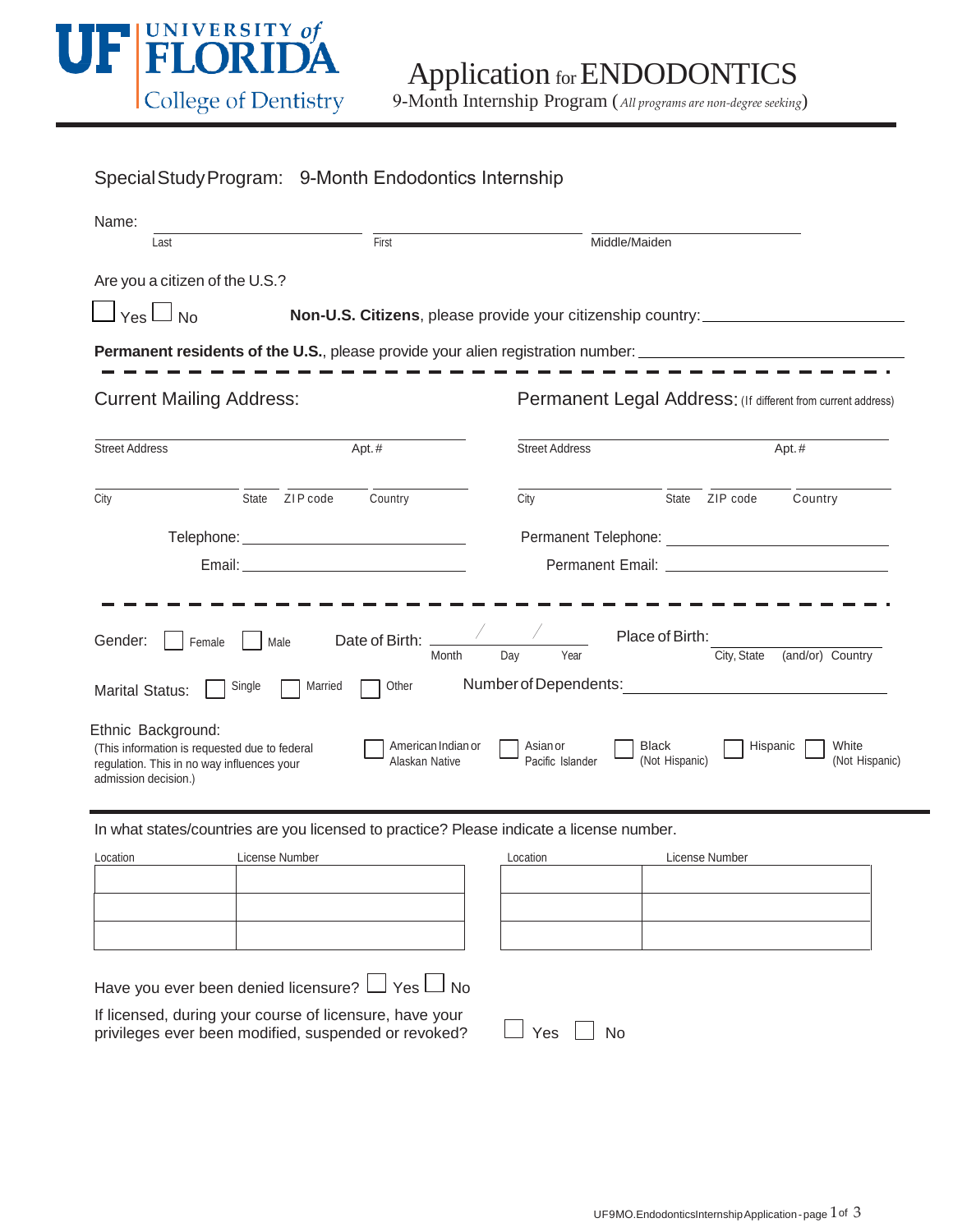

## Application for ENDODONTI

9-Month Internship Program (*All programs are non-degree seeking*)

If yes to either of the above questions, please explain the circumstances.

Please describe your professional experience; indicate the nature of the experience (private and /or associate practice, research, teaching) and the length of your involvement. Indicate area of specialty, if any:

List any scientific or clinical publications or presentations you have given at scientific meetings or dental societies:

Please provide a description of the types of activities you would like to engage in during your time at the UF College of Dentistry (be specific):

What would you like to accomplish during your time at the University Of Florida College Of Dentistry?

What particular area(s) of interests do you have - for example: research, clinical dentistry, endodontics, etc? Please be as specific as possible.

How do you plan to use the experience you gain at UFCD?